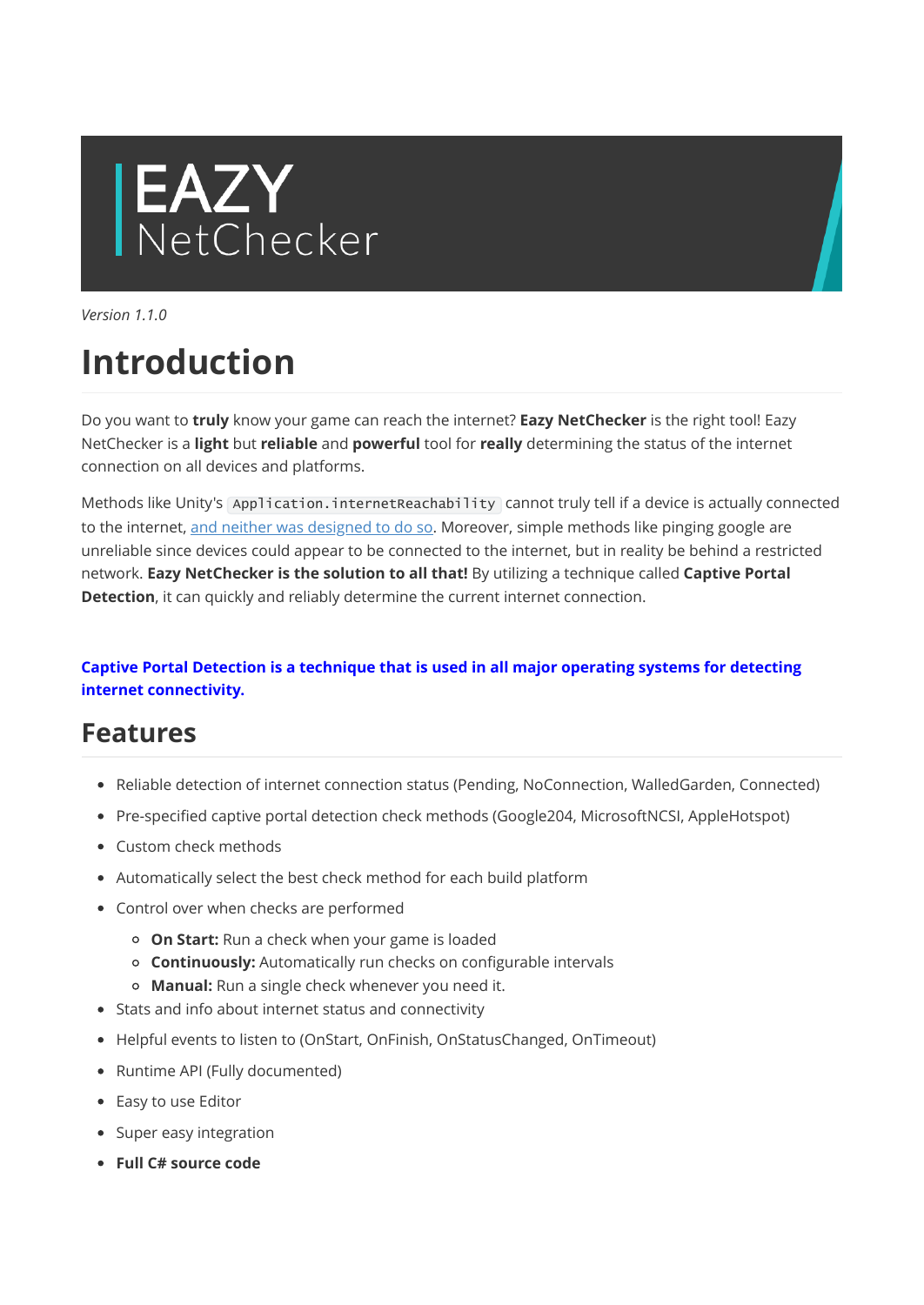# Compatibility

- Multi-platform support (Windows, Mac, Linux, Android, iOS)
- Unity 5.6 or higher

## Download

You can download the plugin from the Unity Asset store

# Installation

Installation is super easy. You can get Eazy NetChecker working in just a few minutes. First, download the Unity package from the Unity Asset Store. When the download is finished, the Import window should appear, listing all the files and folders in the package. Make sure you have them all selected, and press **Import.** Unity should now start importing the assets in the package.

# Content

The imported package includes all the scripts for Eazy NetChecker, as well as demo scenes for demonstrations. Some editor resources are also included. The main folder will be stored at Assets/Hellmade/Eazy NetChecker

- Demo files: This folder included example scenes and all demo files Assets/Hellmade/Eazy NetChecker/Demo
- Scripts: All the scripts required for Eazy NetChecker Assets/Hellmade/Eazy NetChecker/Scripts
- Resources: Various resources we use for Eazy NetChecker, mostly for the editor. Please do not remove this folder Assets/Hellmade/Eazy NetChecker/Resources
- Common: Various global resources we use across all of our assets, usually for the editors. Please do not remove this folder Assets/Hellmade/Common

# Getting Started

Setting Eazy NetChecker up and using it is super easy and straightforward. It is also extremely flexible since it allows you to use either the editor to set it up, or do everything with code on runtime. Of course, using both is also possible. Everything will be explained for both ways.

## Setup

#### Editor

The only initial setup needed for the editor, is to create the Eazy NetChecker GameObject. This can easily be done by either navigating to GameObject > Hellmade Games and selecting Eazy NetChecker. This will create a GameObject in your scene with the Eazy NetChecker component on it. You can always create an empty GameObject and add the **Eazy NetChecker** component yourself too.

Do not create or have more than one Eazy NetChecker in the same scene. Eazy NetChecker retains its life over different scenes, so you only need to create it once, in your first scene.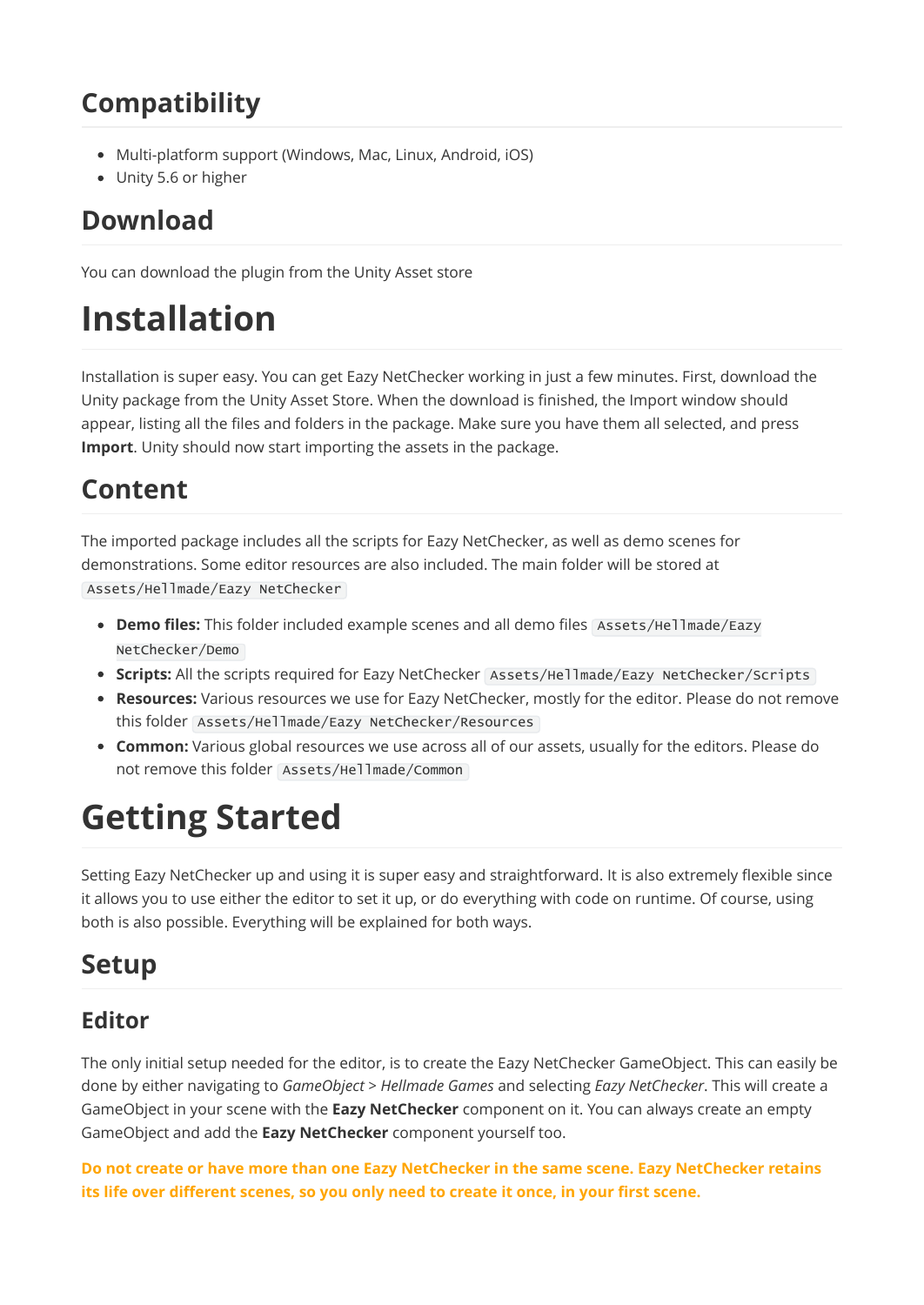| $\sqrt{4}$ $\sqrt{2}$ Eazy Net Checker (Script)      |                                                                                        |  |
|------------------------------------------------------|----------------------------------------------------------------------------------------|--|
| Settings                                             |                                                                                        |  |
| Check Interval<br>Timeout<br>Show Debug              | Seconds<br>30<br>Seconds<br>10                                                         |  |
| Standard Check Methods                               |                                                                                        |  |
| Platform Default method                              | A method will be choosen automatically based on what platform the check is running on. |  |
|                                                      | Selected                                                                               |  |
| google204<br>Expected Response: HTTP 204 [NoContent] | Link: http://clients3.google.com/generate_204                                          |  |
|                                                      | Select                                                                                 |  |
| Expected Response:<br>Microsoft NCSI                 |                                                                                        |  |
|                                                      | Select                                                                                 |  |
| applehotspot<br>Expected Response:                   | Link: http://captive.apple.com/hotspot-detect.html                                     |  |
|                                                      | <html><head><title>Success</title></head><body>Success</body></html>                   |  |
|                                                      | Select                                                                                 |  |
|                                                      |                                                                                        |  |
| Custom Check Methods                                 |                                                                                        |  |
| Add new custom method                                |                                                                                        |  |
|                                                      |                                                                                        |  |
|                                                      |                                                                                        |  |

Eazy NetChecker editor

#### Runtime

If you want to handle everything with code, there is no reason to add an Eazy NetChecker GameObject. It will automatically be created and initialized for you as soon as you reference it for the first time in your code.

Make sure to always include the namespace Hellmade.Net when using Eazy NetChecker from code. Just use this on the top of every script that uses Eazy NetChecker:

using Hellmade.Net;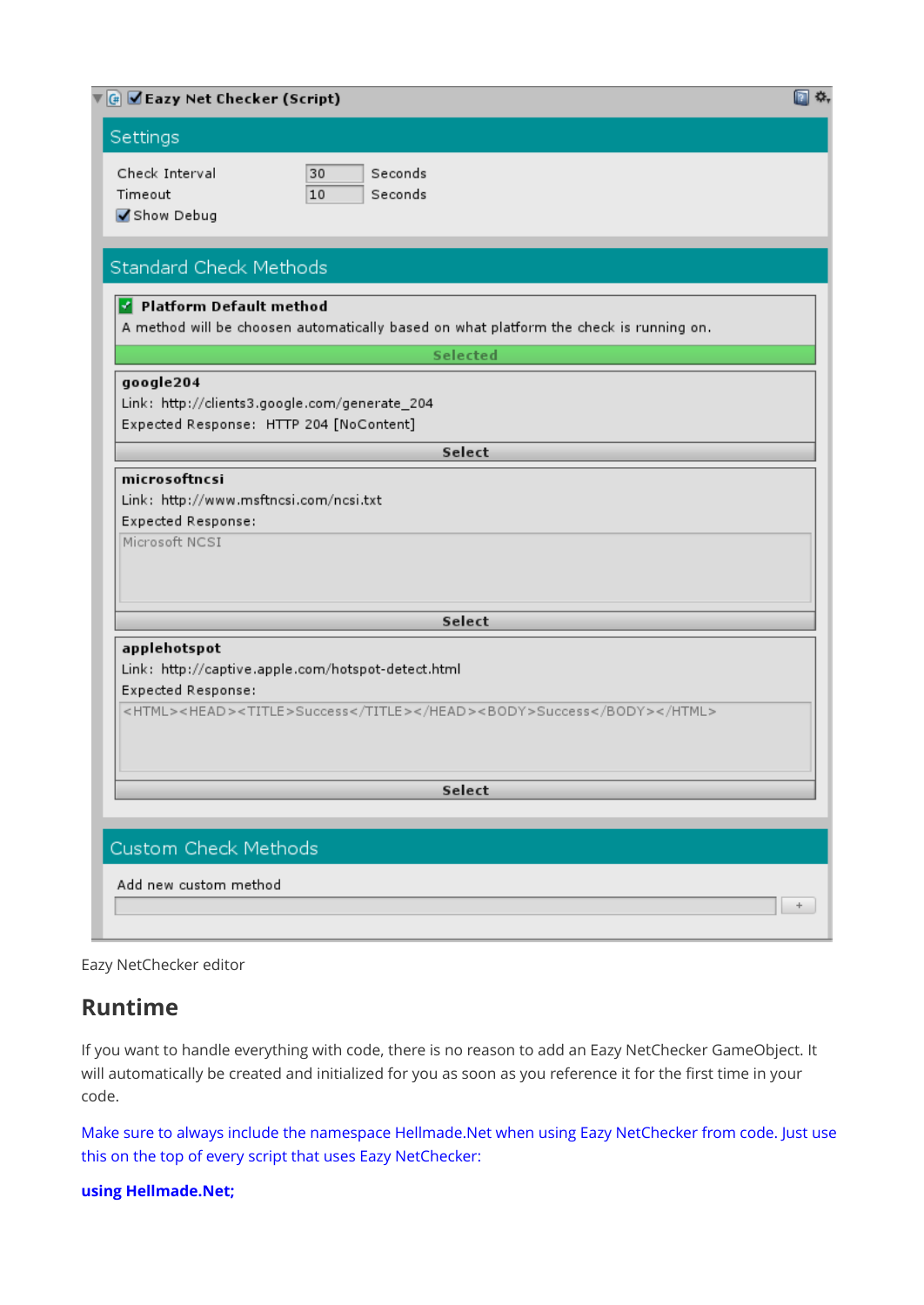# Check Internet connection

Checking for internet connection can be done in a few ways. You can manually perform a check once, start a continuous check which will be performed on a specified interval, or perform a check on start up.

Before you perform any kind of check, you need to select which [check method](https://hellmadegames.gitbook.io/eazy-netchecker/check-methods) you want to use. For the standard check methods, just use the appropriate check method selection function:

```
EazyNetChecker.UseGoogle204Method();
```
You can also select a check method in the editor before runtime

```
\sqrt{q} google 204
Link: http://clients3.google.com/generate_204
Expected Response: HTTP 204 [NoContent]
                                             Selected
```
If no check method is specifically selected, one of the standard check method will be choosen automatically, based on the platform running:

- Windows (MicrosoftNCSI)
- Linux/Android (Google204)
- MacOS/iOS (AppleHotspot)

#### Manual Check

The simplest case would be to perform a single manual check:

```
private void Awake()
{
    EazyNetChecker.UseGoogle204Method();
    EazyNetChecker.OnCheckFinished += OnNetCheckFinished;
    EazyNetChecker.CheckConnection();
}
private void OnNetCheckFinished()
{
    Debug.Log(EazyNetChecker.Status);
}
```
This will start a process for checking the current internet connection status in the background. The check method will raise various [events](https://hellmadegames.gitbook.io/eazy-netchecker/events) during its lifetime. In this example, we added a listener to the OnCheckFinished event, which will be raised as soon as a check is finished. Here the check is performed on awake, but of course you can perform an internet check whenever and wherever you need to.

#### Continuous Check

You can also start a continuous check, which will run on a specified interval, until you decide to stop it: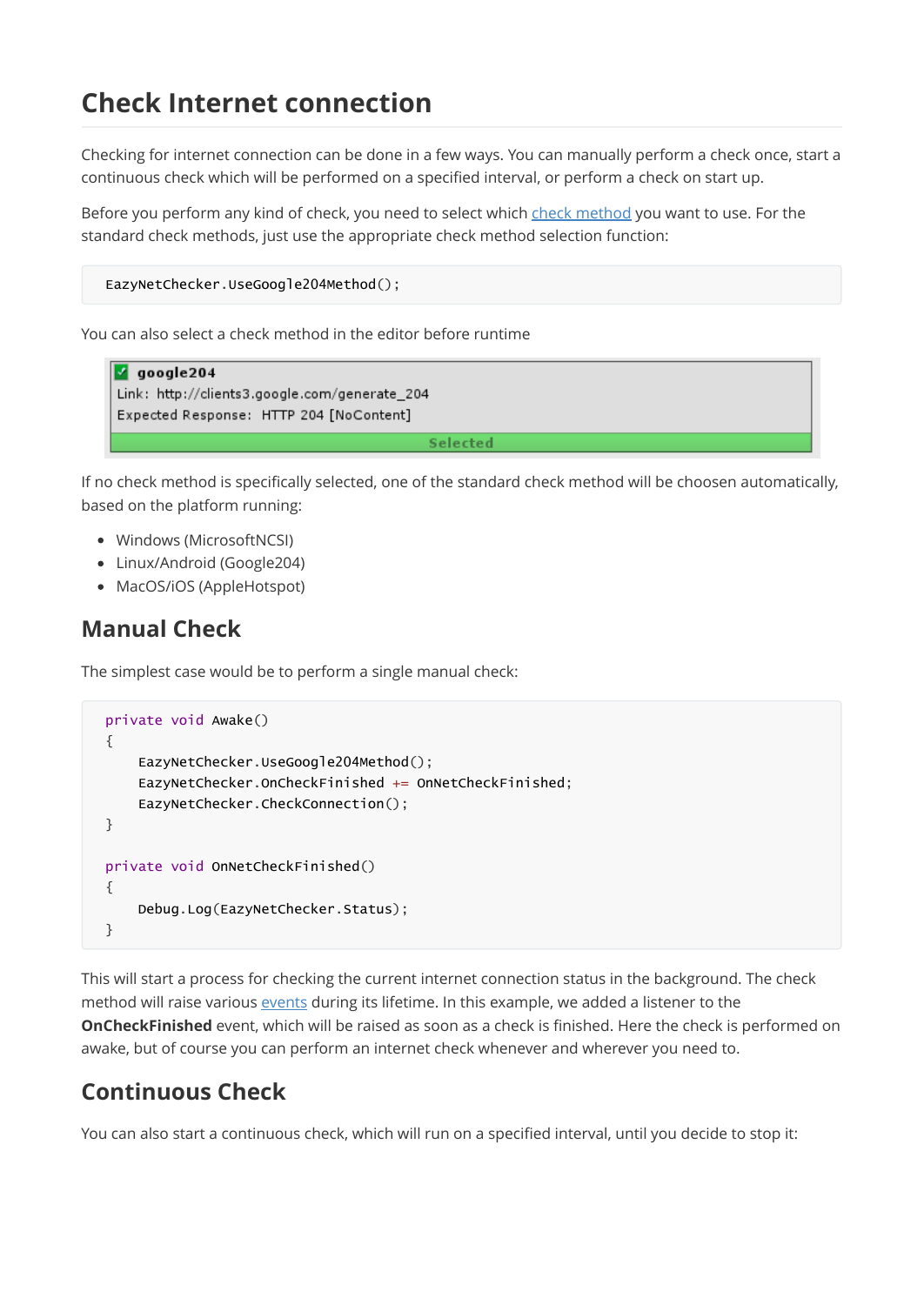```
private void Awake()
{
    EazyNetChecker.UseGoogle204Method();
    EazyNetChecker.OnConnectionStatusChanged += OnNetStatusChanged;
    EazyNetChecker.StartConnectionCheck();
}
private void OnNetStatusChanged()
{
    Debug.Log("Internet Connection Status changed to: " + EazyNetChecker.Status);
}
```
The above example will perform a check every 20 seconds (default). It also listens to the **OnConnectionStatusChanged** event, which is raised everytime the status of the internet connection is changed (after a check is performed).

You can use whatever events you like, depending on your specific game logic. You can even not use an event, and implement your logic by checking the current detected internet connection status like the example below:

```
private void Awake()
{
    EazyNetChecker.UseGoogle204Method();
    EazyNetChecker.StartConnectionCheck();
}
private void Update()
{
    if(EazyNetChecker.Status == NetStatus.Connected)
    {
        Debug.Log("Yeyyyy, I have internet!");
    }
    else
    {
        Debug.Log("No internet :(");
    }
}
```
# Settings

The check interval (time between continuous checks), and the timeout time can also be changed. Eazy NetChecker can be configured using both the editor and the runtime API.

#### Editor

Configuring the settings through the editor is very straightforward. All of them can be found in the Settings section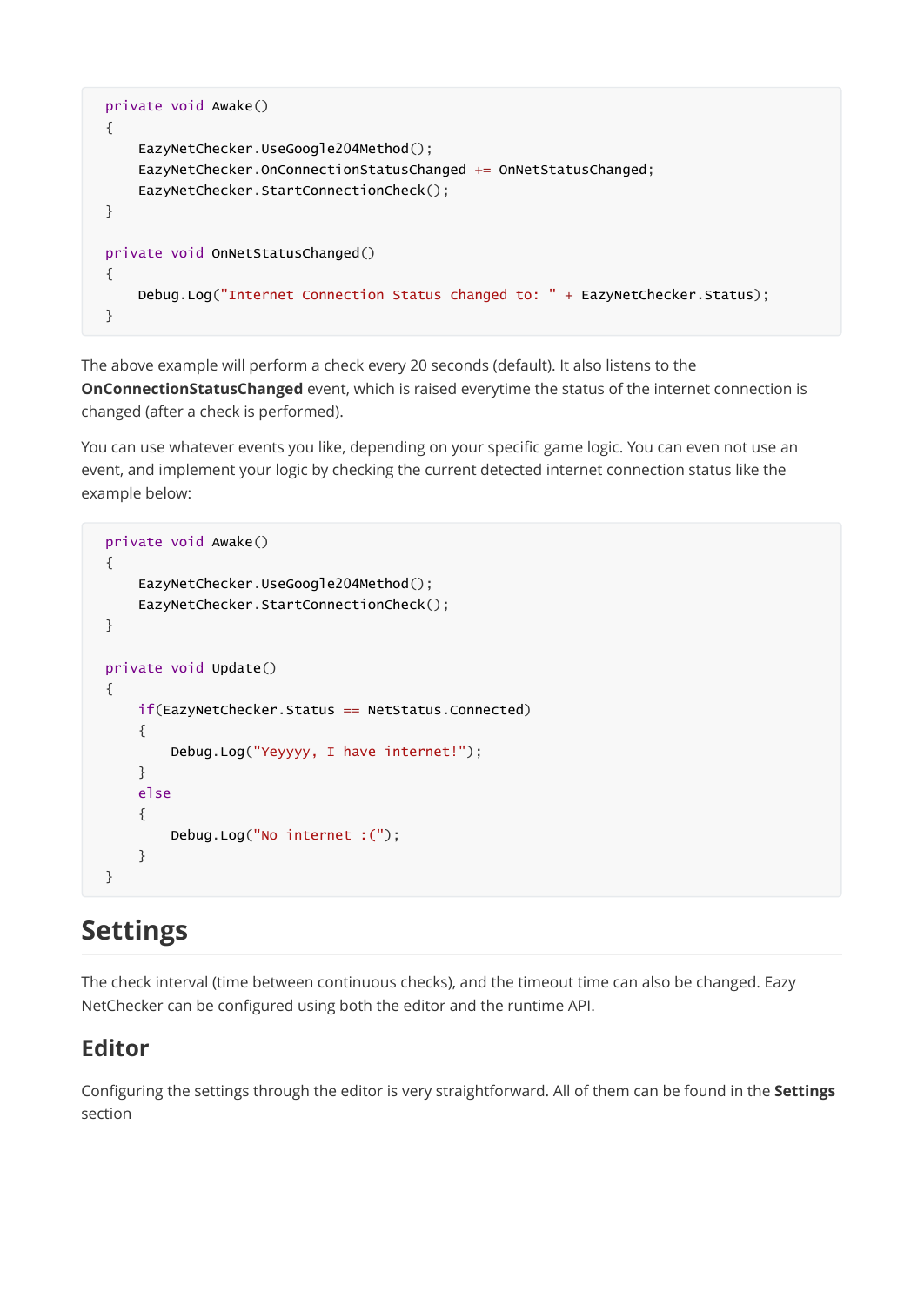| Settings              |               |  |
|-----------------------|---------------|--|
| Check Interval        | 30<br>Seconds |  |
| Timeout<br>Show Debug | 10<br>Seconds |  |

Settings section

#### Runtime

All settings can be set before you perform a check:

```
private void Awake()
{
    EazyNetChecker.CheckInterval = 30f;
    EazyNetChecker.Timeout = 15f;
    EazyNetChecker.ShowDebug = true;
    EazyNetChecker.UseGoogle204Method();
    EazyNetChecker.StartConnectionCheck();
}
```
# Check Methods

Check methods are responsible for determining the current internet connection. They are all using the Captive Portal Detection technique, which is used by all major operating systems. However, there are different check methods available. While they all work in the same way, the data they use to determine whether internet connection can be established can differ. Eazy NetChecker comes with a few ready to use check methods, but is also extendable by allowing you to set custom check methods to fit your requirements.

# Standard Check Methods

As already stated, Eazy NetChecker uses check methods that major operating systems are using. In particular, the following methods come ready to be used in Eazy NetChecker

#### Google 204

Google 204 is one of the captive portal detection methods that Google uses in its own operating systems and devices. You can use Google204 by selecting it in the editor, or by calling the following function

```
EazyNetChecker.UseGoogle204Method();
```
Google204 is just an empty page hosted by google. The method just expects an HTTP 204 status code from it.

#### Microsoft Connect Test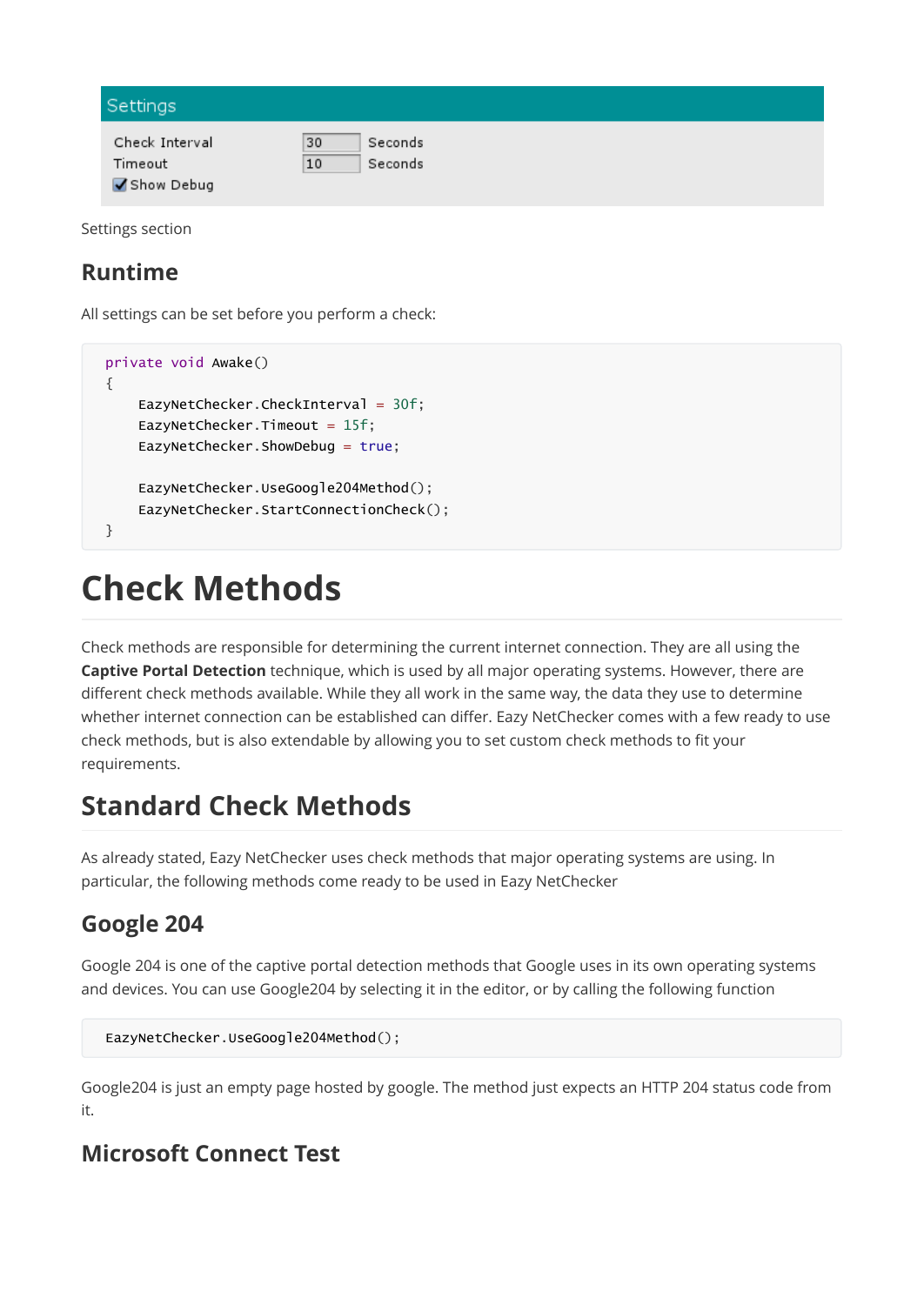Microsoft Connect Test is a text file hosted by Microsoft, and is the method used by Microsoft for internet status detection. Select it from the editor, or use the following function:

```
EazyNetChecker.UseMicrosoftConnectTestMethod();
```
Unlike Google204, Microsoft Connect Test expects certain content to be returned from the HTTP request, instead of a status code. Specifically it expects to get the following text

```
Microsoft Connect Test
```
### Apple Hotspot

Apple hotspot is very similar to Microsoft NCSI, but it is used by Apple. Use it by selecting it in the editor or by using the following function:

EazyNetChecker.UseAppleHotspotMethod();

Apple Hotspot expects to get a specific HTML code as content:

# Custom Check Methods

Eazy NetChecker is fully flexible and extentable since it allows you to create your own custom check methods to specifically fit your needs. You may ask why would you want a custom one since the standard check methods are from major companies and are supposed to be reliable. Well, take for example the case where you want to download something from your own server in your game. Internet connection may be present and working fine, therefore a Google204 will detect a connected network. However, your server may actually be down and therefore your game cannot really connect to it. While general internet connection may be working fine, the connection you actually want to establish is unavailable. Custom check methods are used for cases like that.

#### Creating Check Method Pages

First, you need to create the check method page exactly as you like it, and upload it to your server. This will act as the check link. You will also need to decide whether you want to check against HTTP status code, or the content of the link.

For example, let's create a custom check method for Hellmade Games (You can name your check method to match your needs). First, create an empty html page and name it *connectioncheck.html*. In this example, we will use page content as the expected response. Just put a simple text in your page that will act as the expected content:

Connection Check

[That's it for the html page. Now just upload it on your server. You can find ours at http://www.hellmadegam](http://www.hellmadegames.com/connectioncheck.html) es.com/connectioncheck.html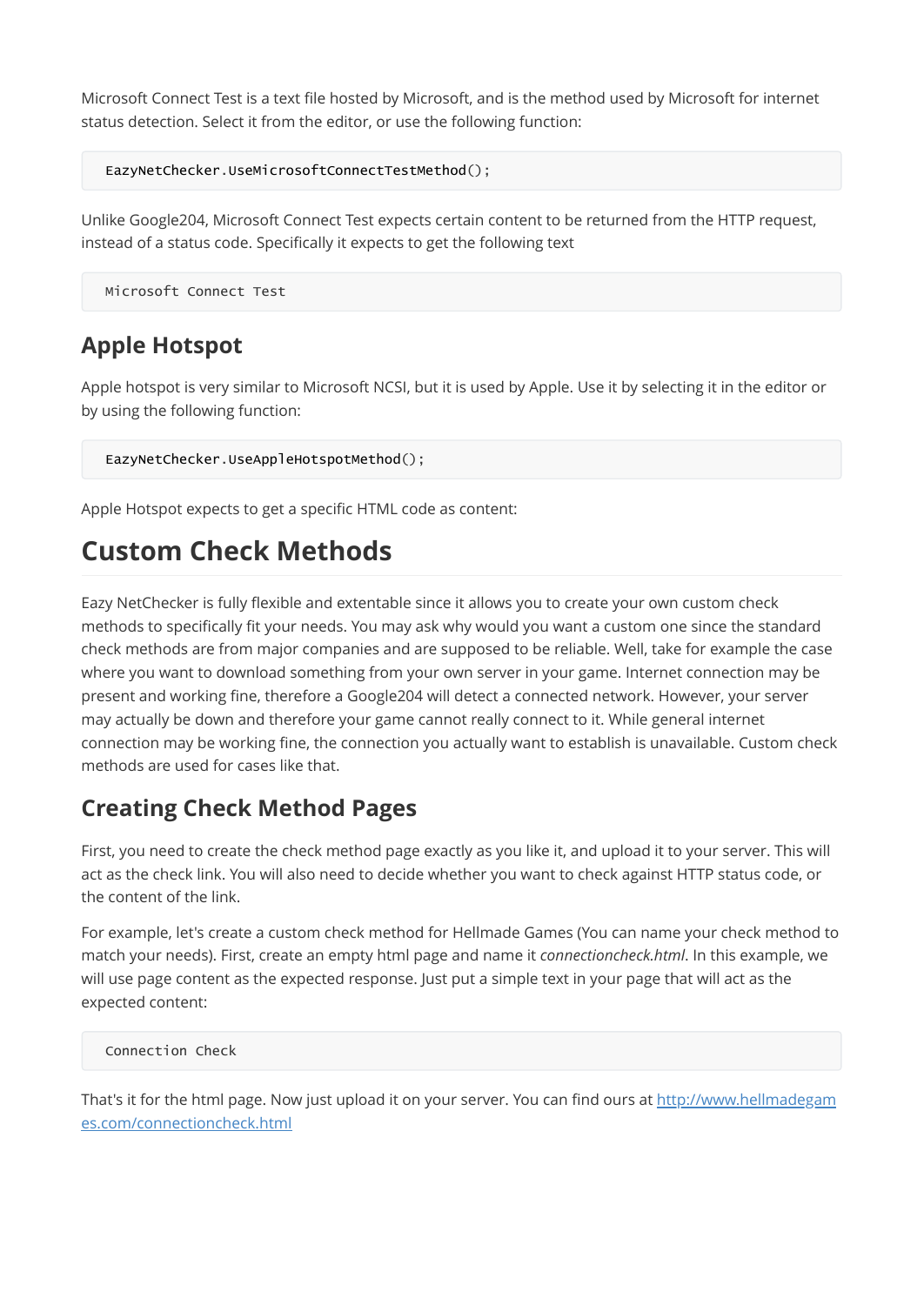If you are targeting Android 9+ and/or iPhone, make sure to use an HTTPS link. Cleartext HTTP traffic is not permitted on such devices, and therefore the check method will not work correctly. If you absolutely need to use an HTTP link, please check the documentation of the aforementioned devices on how to allow cleartext HTTP.

# Check Method Setup

Now, you just need to set it up in Eazy NetChecker. You can do it both in the editor, or during runtime from code.

#### Editor

All you need to do is create a new custom check method by writing its ID (name) and click the + button. The new check method will be added to the list. In the link field, just add the link to your uploaded html page. Then select the expected response type from the tabs below (Response content in our example), and just write down what the expected content is (if content is selected), or select the expected HTTP status code (if HTTP status code is selected).

| Add new custom method |  |
|-----------------------|--|
|                       |  |
|                       |  |

Create a new check method by writing its ID and pressing the + button

#### You are all done. If you want to use your new method, just select it.

| <b>Custom Check Methods</b>                                                                                                                                                    |                                            |                          |  |  |  |  |
|--------------------------------------------------------------------------------------------------------------------------------------------------------------------------------|--------------------------------------------|--------------------------|--|--|--|--|
| Add new custom method                                                                                                                                                          |                                            |                          |  |  |  |  |
| HellmadeConnectionCheck<br>Rename<br>Link: http://www.hellmadegames.com/connectioncheck.html                                                                                   |                                            |                          |  |  |  |  |
| <b>HTTP Status Code</b>                                                                                                                                                        | $\boldsymbol{\checkmark}$ Response Content | Response Contain Content |  |  |  |  |
| The response content is used as a response check. The whole content needs to match. Check is<br>done on trimmed content, therefore whitespaces, newlines and tabs are ignored. |                                            |                          |  |  |  |  |
| Expected Response:                                                                                                                                                             |                                            |                          |  |  |  |  |
| Connection Check                                                                                                                                                               |                                            |                          |  |  |  |  |
| Selected                                                                                                                                                                       |                                            |                          |  |  |  |  |

#### Runtime

Creating a custom method during runtime is still super easy:

```
string link = "http://www.hellmadegames.com/connectioncheck.html";
string expectedContent = "Connection Check";
NetCheckMethod hellmadeMethod = new NetCheckMethod( "HellmadeCheckMethod", link,
expectedContent, false);
```
If your check method is using an HTTP status code instead, you can create it in a very similar way (let's say you want an HTTP 204):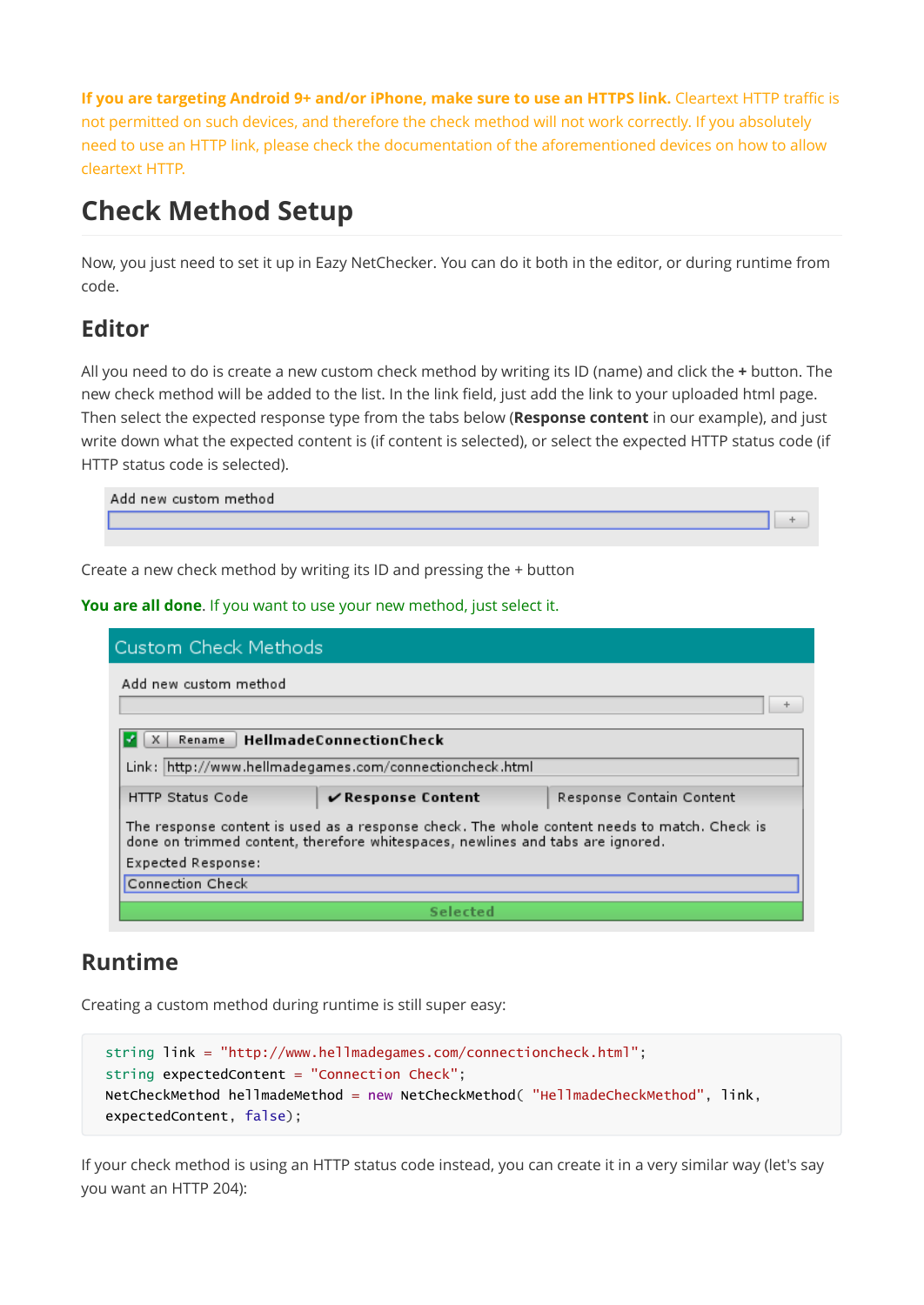```
string link = "http://www.hellmadegames.com/connectioncheck.html";
HttpStatusCode expectedHttpStatusCode = HttpStatusCode.NoContent;
NetCheckMethod hellmadeMethod = new NetCheckMethod( "HellmadeCheckMethod", link,
expectedHttpStatusCode);
```
You can now either add it to your custom methods and use it:

EazyNetChecker.AddCustomMethod(hellmadeMethod, true);

Or just use it without adding it:

EazyNetChecker.UseMethod(hellmadeMethod);

Adding it to your custom methods will make it available to use later on if for some reason you select another check method in between.

Check methods created during runtime are not retained after execution is finished. If you want to setup check methods that are saved, create them in the editor.

# Events

Various events are raised during the lifetime of an internet check. Events are very useful become they allow you to implement various different logics based on your requirements, when it comes to network status detection. You can listen to them from as many scripts as you want.

Make sure to not listen to events twice from the same script, or keep listening to them when not wanted.

#### OnCheckStarted

This event is raised as soon as an internet check is started. It will be raised for every internet check, if you have started a continuous check.

You can listen/stop listening to this event this way:

```
...
// Start listening
EazyNetChecker.OnCheckStarted += OnNetCheckStarted;
...
// Stop listening when you don't need it
EazyNetChecker.OnCheckStarted -= OnNetCheckStarted;
...
private void OnNetCheckStarted()
{
    Debug.Log("Internet check just started");
```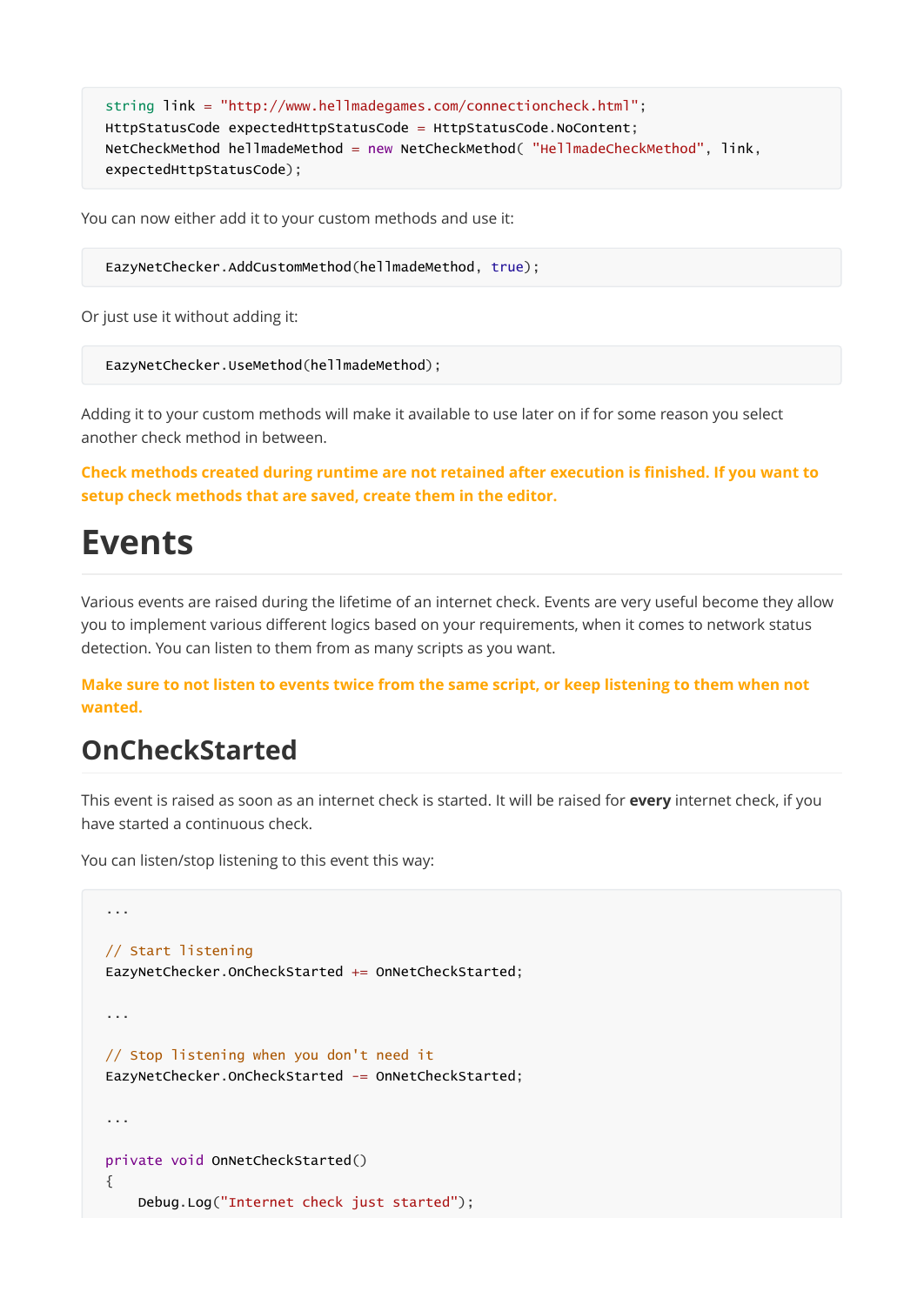# OnCheckFinished

This event is raised as soon as an internet check is finished. It will be raised for every internet check, if you have started a continuous check.

You can listen/stop listening to this event this way:

```
...
// Start listening
EazyNetChecker.OnCheckFinished += OnNetCheckFinished;
...
// Stop listening when you don't need it
EazyNetChecker.OnCheckFinished -= OnNetCheckFinished;
...
private void OnNetCheckFinished()
{
   Debug.Log("Internet check just finished with status " + EazyNetChecker.Status);
}
```
# OnConnectionStatusChanged

This event is raised as soon as an internet check is finished and a different connection status is detected. You can use this event to act accordingly if the connection status changes and you want to handle connection-specific logic.

You can listen/stop listening to this event this way:

```
...
// Start listening
EazyNetChecker.OnConnectionStatusChanged += OnNetConnectionStatusChanged;
...
// Stop listening when you don't need it
EazyNetChecker.OnConnectionStatusChanged -= OnNetConnectionStatusChanged;
...
private void OnNetConnectionStatusChanged()
{
    Debug.Log("Internet status changed to " + EazyNetChecker.Status);
}
```
}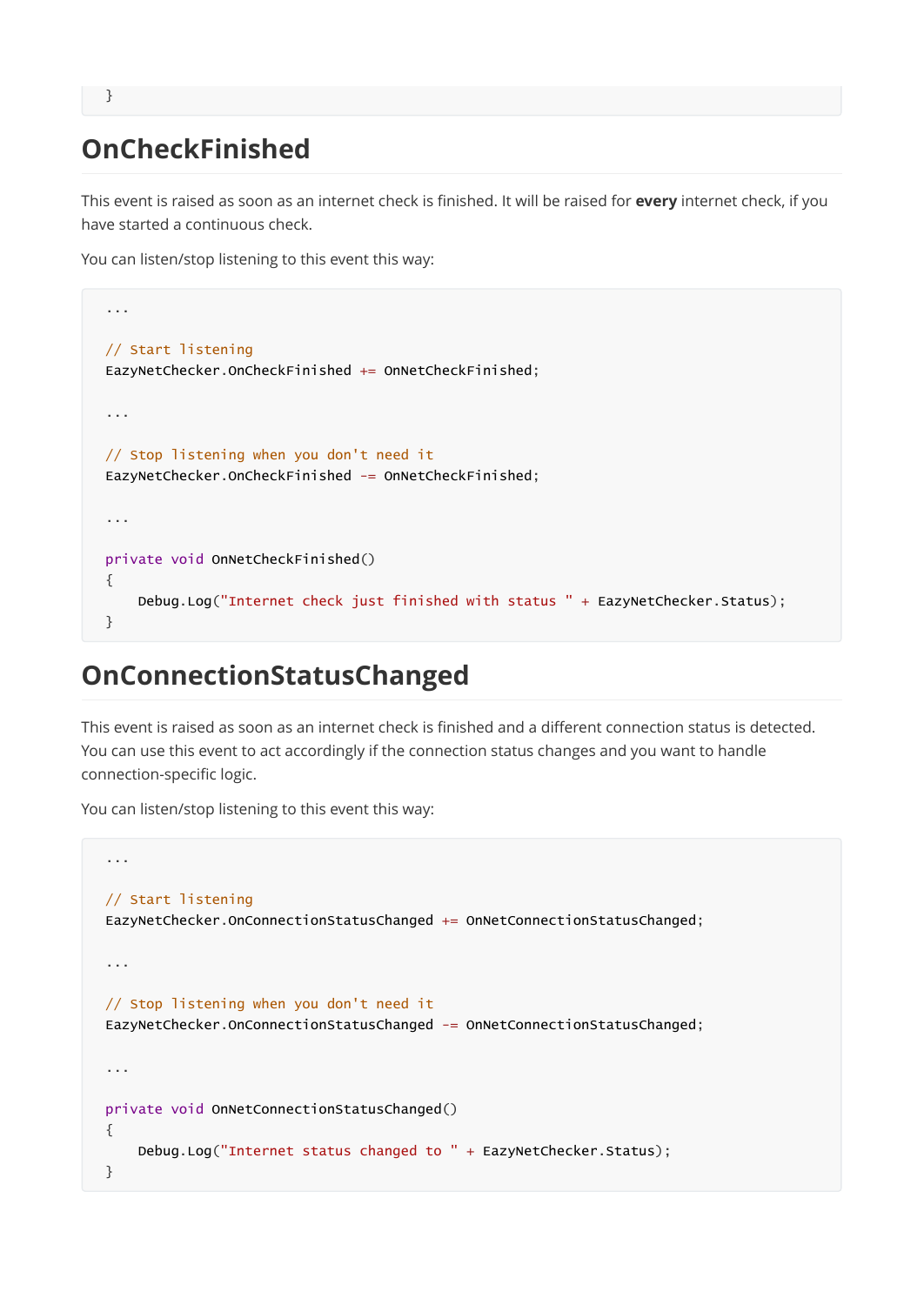# OnCheckTimeout

This event is raised when an internet check times out. An internet check will time out if it is not able to detect the internet connection status within the specified timeout period.

You can listen/stop listening to this event this way:

```
...
// Start listening
EazyNetChecker.OnCheckTimeout += OnNetCheckTimeout;
...
// Stop listening when you don't need it
EazyNetChecker.OnCheckTimeout -= OnNetCheckTimeout;
...
private void OnNetCheckTimeout()
{
    Debug.Log("Check timed out! Unable to determine internet connection");
}
```
# API Reference

[You can access the API reference online at: http://www.hellmadegames.com/projects/eazynetchecker/docs/](http://www.hellmadegames.com/projects/eazynetchecker/docs/api-reference/html/N_Hellmade_Net.htm) api-reference/html/N\_Hellmade\_Net.htm

You can also find an offline version included in the package

Please use the online version whenever you can, since it will always be up to date faster.

# Support

If you need help, have a question or want to recommend future features, please feel free to contact us and we will get back to you as soon as possible.

You can either send us an email, or even contact us using Facebook:

Email: [support@hellmadegames.com](mailto:support@hellmadegames.com)

Facebook: <https://www.facebook.com/hellmadegames>

# Change Log

#### [1.1.0] - 13-03-2019

Added